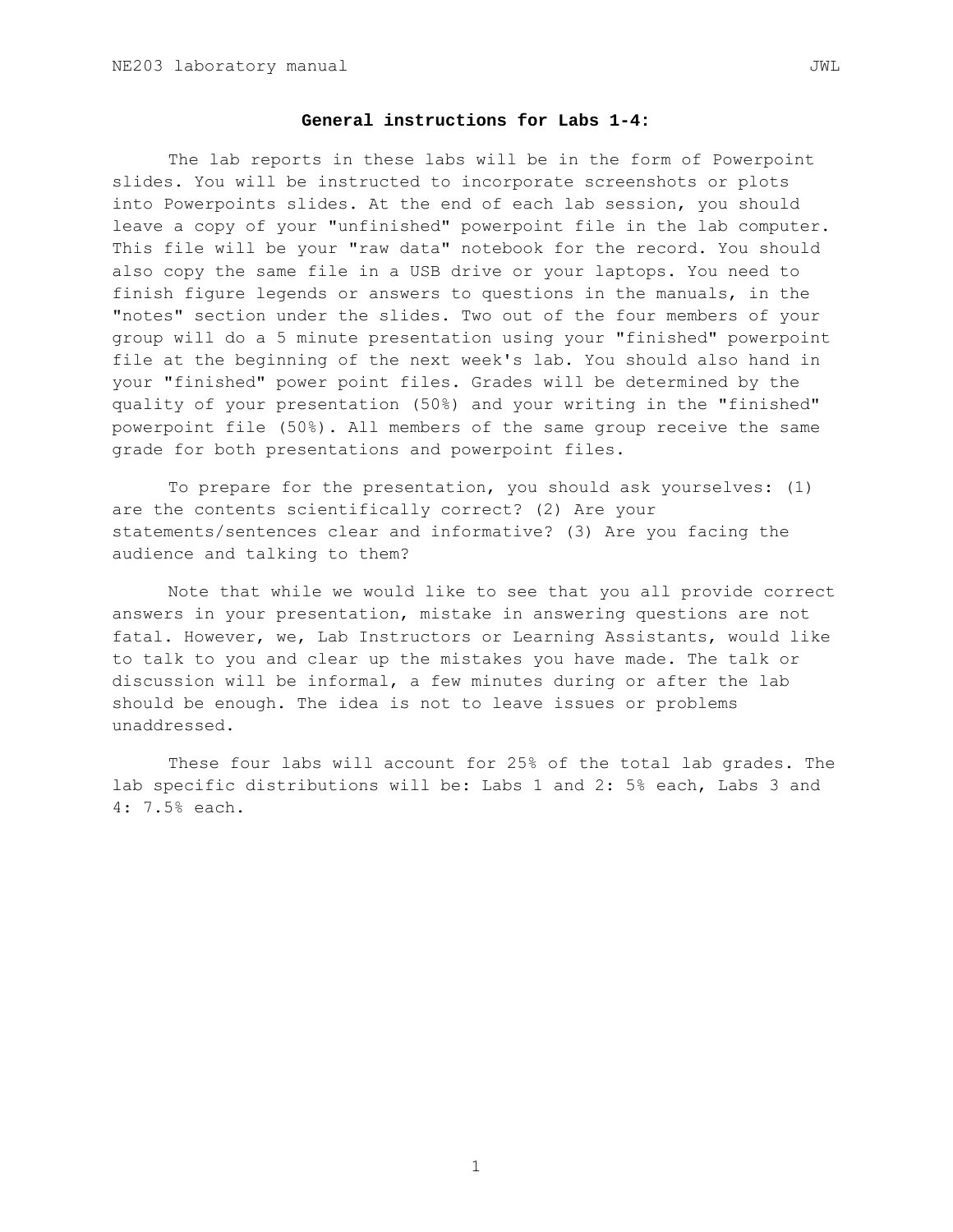#### Lab.  $1$

The purpose of this lab is to introduce you to the basic properties of action potentials. We will first familiarize ourselves with the user interface of the simulator. We will then perform current clamp experiments, to learn how action potentials (APs) behave under different experimental conditions. The experimental conditions we will explore include changes in:  $Na<sup>+</sup>$  concentration, g<sub>K</sub> and g<sub>Na</sub>.

1. Familiarize yourself with HHsim and action potential threshold.

HHsim is a simple simulation program that allows you to explore membrane excitability. The first task is to learn the basics of this program in a few simple steps. We will start by learning how to stimulate a neuron.

HHsim should already be open on your computer. The first thing you need to do is to change two display settings. Near the bottom of the simulator window, there is a yellow window with a menu button to its right. Select g Na (µS). In the green window to the right, select g K (µS) and select "blank" in the cyan window.

Click on the stimuli tab at the upper left corner. The "Stimulus Patterns" window should appear (Fig.1). The default setting is to inject a 10nA current step (a) with 1 ms duration (b) at the beginning

of a current trace (c). You can change these variables-amplitude, duration and time of onset-by typing the required numbers in boxes next sliders, or by simply using the sliders (d). The blue line above all the boxes and sliders is the stimulation display in time scale. Have a good look at its X and Y-axes and make sure you see the step on the blue line and numbers in the boxes  $mathch$ .

To test the effect of this current step, go back to the simulator window, and click the "clear" button at the bottom of the window. Click it twice, so that traces in both top and bottom panels are cleared and reappear.

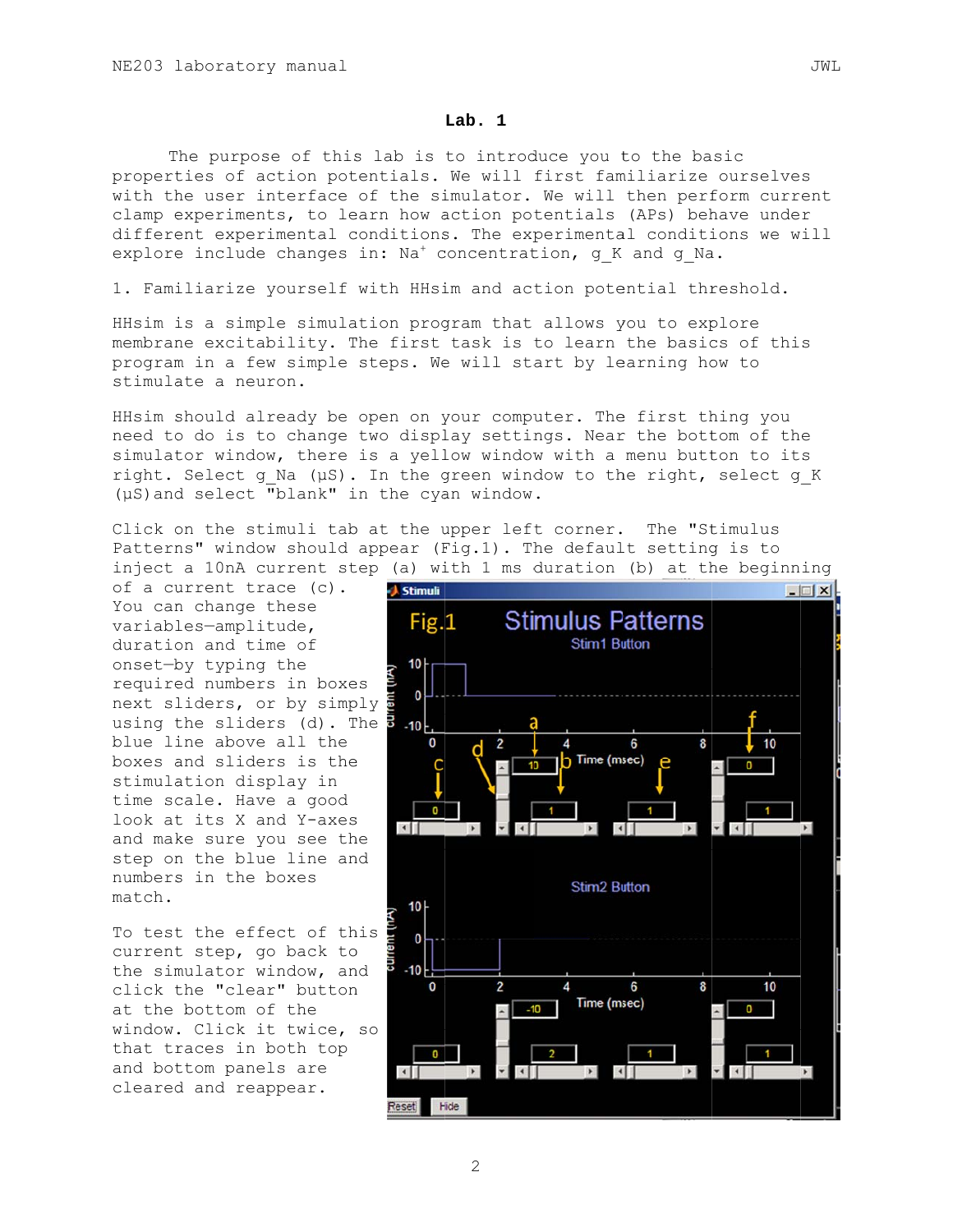To test the current injection, click "Stim1", the blue button in the lower left corner. You should see an action potential (AP) in red in the top panel, while your current injection will be indicated by the blue trace below the red. In the lower panel, sodium and potassium conductance , q Na (yellow) and q K (green), will be displayed.

#### **Project 1: What is the current threshold for AP?**

Go back to the "Stimulus Patterns" window and decrease the current amplitude in 1nA steps and write down the highest current that fails to fire AP. Starting with this largest subthreshold current, increase the value for current in 0.1nA steps until you find the lowest current that can fire AP. However, finish reading this page first.

Write down your current threshold in the note window of your powerpoint slide 1. (Don't just write the number, include unit as well, also make clear that the number is for Project 1 etc.) Paste the screenshot with AP initiated by your threshold current in the graph window of slide 1. (**The best way to insert screen shot is to, in**  Powerpoint application, use Insert<sup>></sup>Screenshot to port your HHsim window into powerpoint.) Save your file with the filename in the following format: Answers XXXX date where XXXX should be the initials, first and last, of every member in your group.

Also, in the note window, describe/compare g Na and g K in terms of their width, heights and onset. (By onset I mean which one takes off first?)

\*\*\*This powerpoint file will be your raw data file and should not be changed further after you finish the lab today. You should take a copy of this file home, to polished it for the presentation next week. You will also need to complete figure legends and answers to some of the questions in this manual.

\*\*\*Make sure that you click on the "Clear" button to clear the traces in the window every time you test a new current amplitude. The 1st click clears the top panel and the  $2<sup>nd</sup>$  clears the bottom panel. It is a good idea to repeat this "double click" a few times (3 times-6 clicks) to be sure that the program goes back to the same numerical ground state before a new test is carried out.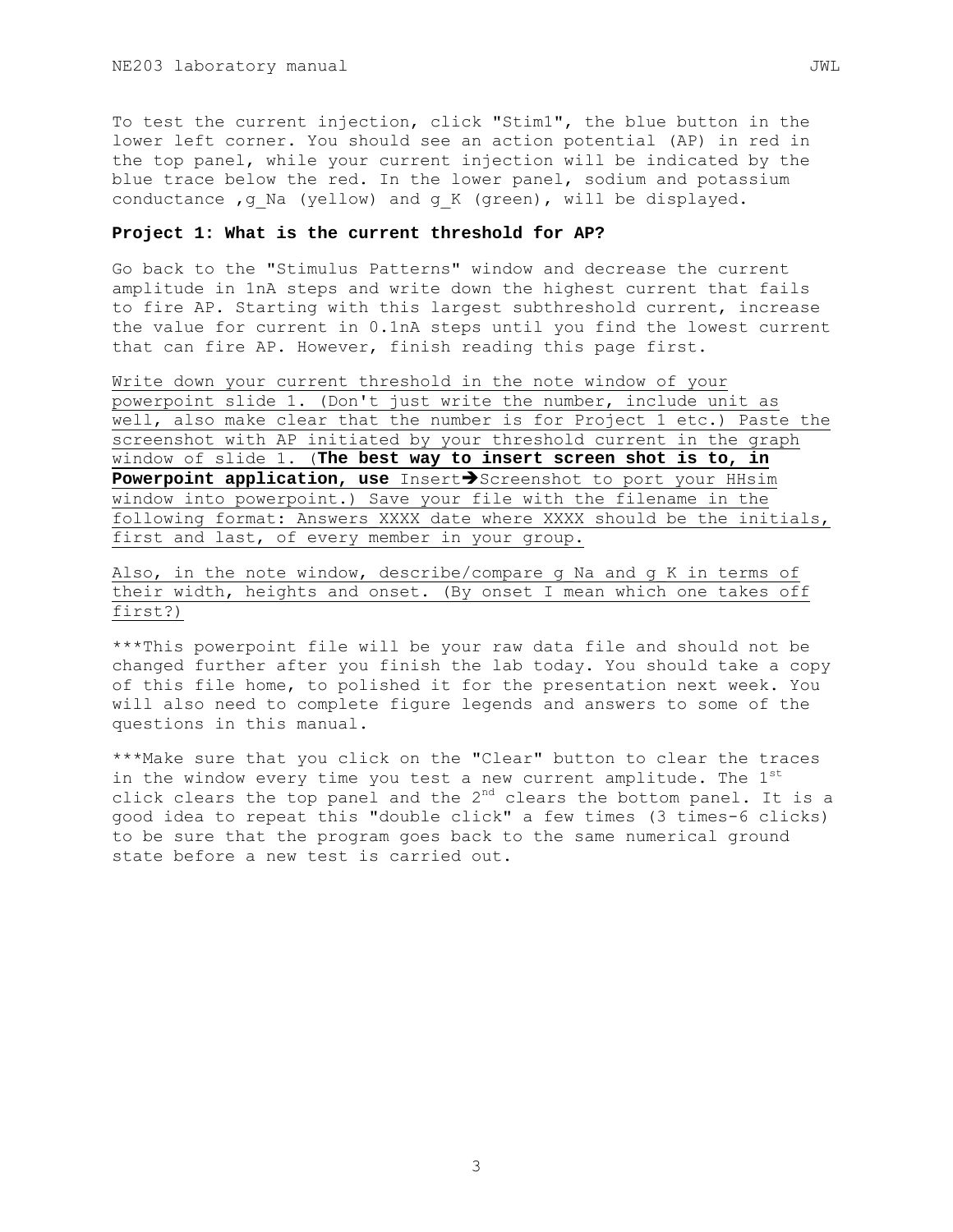\*\*\*It should be noted that we are defining current threshold for firing an AP. In your textbook, when the threshold of AP is mentioned, it is often referring to voltage threshold, namely the voltage at which AP takes off with a sharp up-turn. In fact, the precise point when "AP takes off with a sharp up-turn" is not easy to define unambiquously. The area where AP starts to take off is enlarged in Fig.2. The arrow indicates roughly where the threshold is.

Project 2: What would be the current threshold of a 2<sup>nd</sup> current step if it were delivered 5ms after the first one?

We now need to add a  $2^{nd}$  current step. First, define the interval



between the two steps by setting the number in the box labeled in Fig.1e to 5ms. Set the current amplitude of both the  $1^{st}$  and  $2^{nd}$  steps to 10nA (a&f). Click "Stim1". What happens?

You now need to find the current threshold for the 2<sup>nd</sup> step. Start by increasing the current of the 2<sup>nd</sup> step, in 10nA steps, until you see the second AP. Once you find the current that fires AP, decrease it in InA steps until you find the threshold. (Don't change the amplitude of the first current step, only the second one). What is the current threshold of the second step? Write down your answer in the note window of slide 2. Paste the screenshot with the 2<sup>nd</sup> AP initiated by threshold current in slide 2.

Compare the current threshold of the 2<sup>nd</sup> AP with that of the 1<sup>st</sup> AP-the one you determined from Project 1.

The experiment you have just performed is an example of the relative refractory period. The relative refractory period defines a time interval after an AP, during which a stronger stimulation is needed to fire an AP. Can you explain the mechanism behind this observation?

Hint: The reason why a stronger stimulus is required for the 2<sup>nd</sup> AP has to do with g K and g Na. Inspect the g K traces in the lower window. Has g K returned to baseline when the  $2^{nd}$  stimulus was delivered? (g Na definitely has.) How would this "residual" g K makes it harder to fire the  $2^{nd}$  AP? You don't need to answer this question immediately. However, you should have a 3-5 line answer in the powerpoint file you hand in next week. The powerpoint file you used for your presentation. (If you are not sure about the answers: talk among yourselves, ask Learning Assistants or Lab Instructor. Keep track of time though.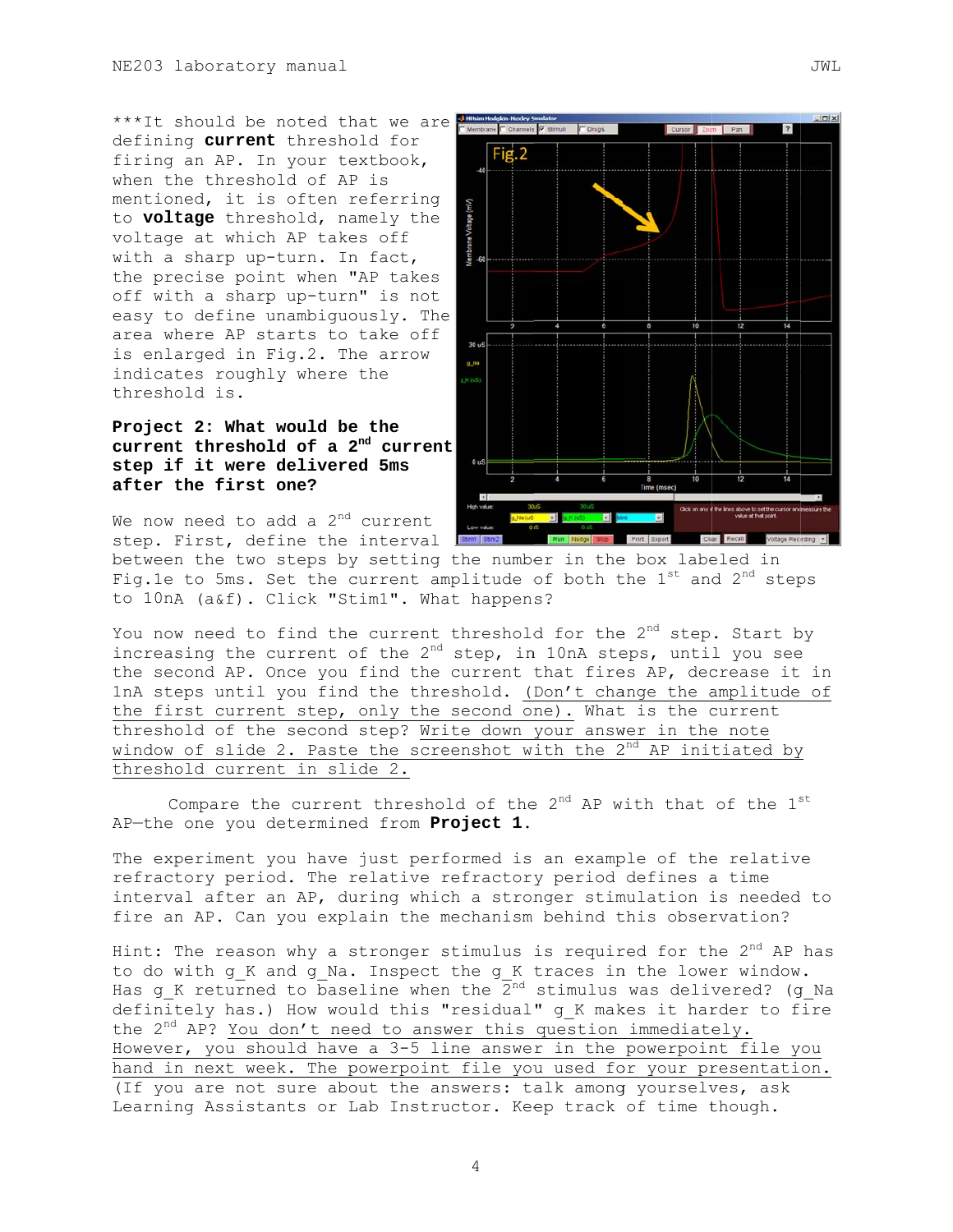Perhaps it is better to save the question/discussion after you have finished all projects of this lab.)

The role of g\_Na is not obvious from the g\_Na trace. Why is the g\_Na associated with the  $2^{nd}$  AP smaller? Come back and answer this question after you finish Project 7.

# **Project 3: Is AP amplitude dependent on extracellular Na<sup>+</sup> concentration?**

We are now going to recreate a historically important experiment. This experiment provided the first conclusive evidence for the hypothesis that Na<sup>+</sup> influx was responsible for action potentials. We will use the same "Stim1" you played with in Project 1.

(1) Go to the "Stimulus Patterns" window. Click the "reset" button at the lower left corner.

(2) Click on the "Membrane" tab in the upper left corner of the simulator window, and you should see a "Membrane" window. Here you have the concentrations and Nernst equilibrium potentials for Na $^{\dagger}$ , K $^{\dagger}$ and Cl<sup>-</sup>. Have a good look and make sure that you find the concentrations and Eion.

(3) Go back to the main window and click on the "Stim1" button. You will get your AP as before.

(4) Along the top edge of the main window, there is a cluster of three buttons: Cursor, Zoom and Pan. Make sure that "Cursor" is highlighted in red.

You now need to measure the AP amplitude, by taking the difference between voltage at the peak of AP and at resting membrane potential (V<sub>m</sub>). Click on the part of the red line where you think resting V<sub>m</sub> should be. (Hint: It should be at the part of the red trace before the current step starts.) You should see an oval cursor on the red line, and the numerical readout indicated in the pink window at the lower right.

Click on the peak of the AP, and you will again find the voltage level of the AP peak in the pink readout window. The difference between AP peak and resting  $V_m$  should give you AP amplitude, or height. You will also need to enter Na<sup>+</sup> equilibrium potential ( $E_{Na}$ ), found in the "Membrane" window.

You can now measure AP amplitude for the  ${\rm Na}^+$  concentrations (Na\_cn\_out) listed in the table below. You change  $Na^{+}$  concentration by going to "Membrane" window and entering numbers in the box below  $C_{out}$  (mM). By the end of this project, you should have all the boxes filled, except perhaps the last row. Don't forget the double clicking "Clear" button routine.

| Resting $V_{m(mV)}$ | AP peak (mV) | (mV)<br>AP amp | Na cn out | (mV)<br>$E_{\rm Na}$ |
|---------------------|--------------|----------------|-----------|----------------------|
|                     |              |                | (mM)      |                      |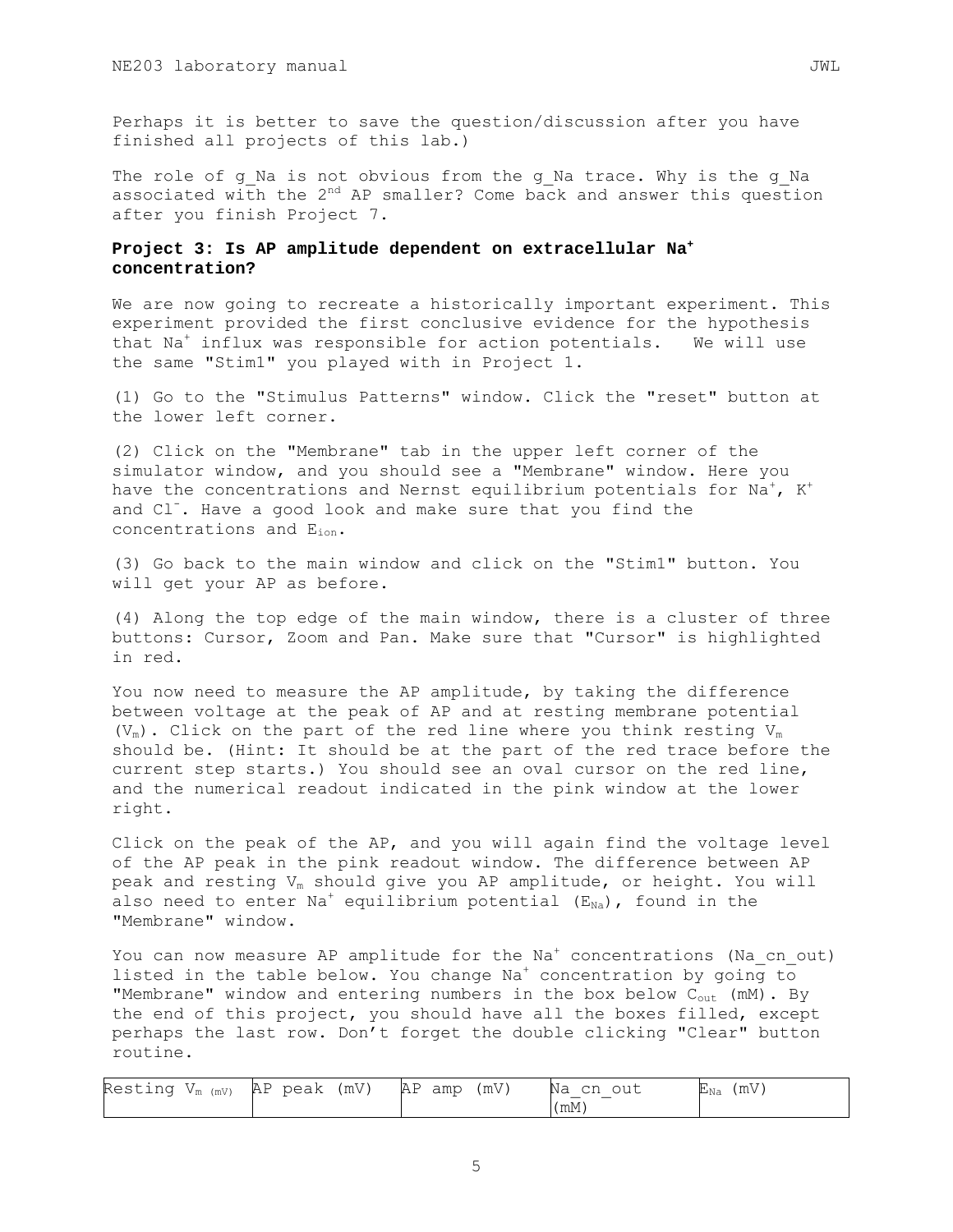|  | 100 |  |
|--|-----|--|
|  | 200 |  |
|  | 400 |  |
|  | 600 |  |
|  | 700 |  |

It should be obvious why we are not going to record the reading for 700 mM Na<sup>+</sup>. This is not a software glitch in HHsim. When Na<sup>+</sup> influx is very strong as a result of high extracellular Na $^\dagger$ , there is enough residual Na<sup>+</sup> current after each AP to push  $V_m$  beyond threshold and fire AP again. No need to go into detail here, but you should be aware that many neurons in our brain are capable of doing something like this, namely firing continuously in an autonomous way.

We now can use these measurements to make a nice graph, as good looking as that of the historical experiment. (The effect of sodium ions on the electrical activity of giant axon of the squid.**HODGKIN** AL, **KATZ** B.J Physiol. **1949** Mar 1;108(1):37-77)

Use "Alt Tab" to find the "Lab 1" folder, and open the "Project 3 AP Na cn plot.pxt". You should see a table with cells filled with  $0$ , and a blank graph. Enter the relevant numbers from your measurements into the cells. As the numbers are entered, you should see the graph gradually taking shape. Look through the labels on the axes. The keys for the data, namely the red dots and grey line, are also indicated and the colors of the axes are matched with those of the data. The key point is that the AP\_amp vs Na<sup>+</sup> concentration plot has a slope similar to that of the Nernst equation, suggesting that Na<sup>+</sup> permeability plays a key role in AP generation. For the IGOR file, use "Save As" to save your graph, with the file name in the format of "Project 3 AP Na cn XXXX", where XXXX should be the initials of everyone in your team.

Highlight the graph by clicking on it. Go to "EDIT" menu $\blacktriangleright$ Export Graphics. There will be an "Export Graphics" dialogue box. Click "OK". You can then paste the graph in the slide 3. Here, you need to write a figure legend. Figure legend should have an informative title: what is this figure meant to show. In the legend, you need to describe the graph. Although axes are labeled, you still need to say what have you manipulated and what have you measured. Although normally not donein scientific papers, we would like you to finish the legend with a 1-2 sentence conclusion about the meaning/significance of this graph. (Statements about the significance of a figure belong to text section of a paper, not figure legends. Also see Appendix for an example of figure legend.) As the answers associated with other slides, you don't need to have the legend in its finished form right now. However, it should be finished/polished when you hand in your powerpoint file next week.

**Project 4: What happens to AP when you change g\_K?**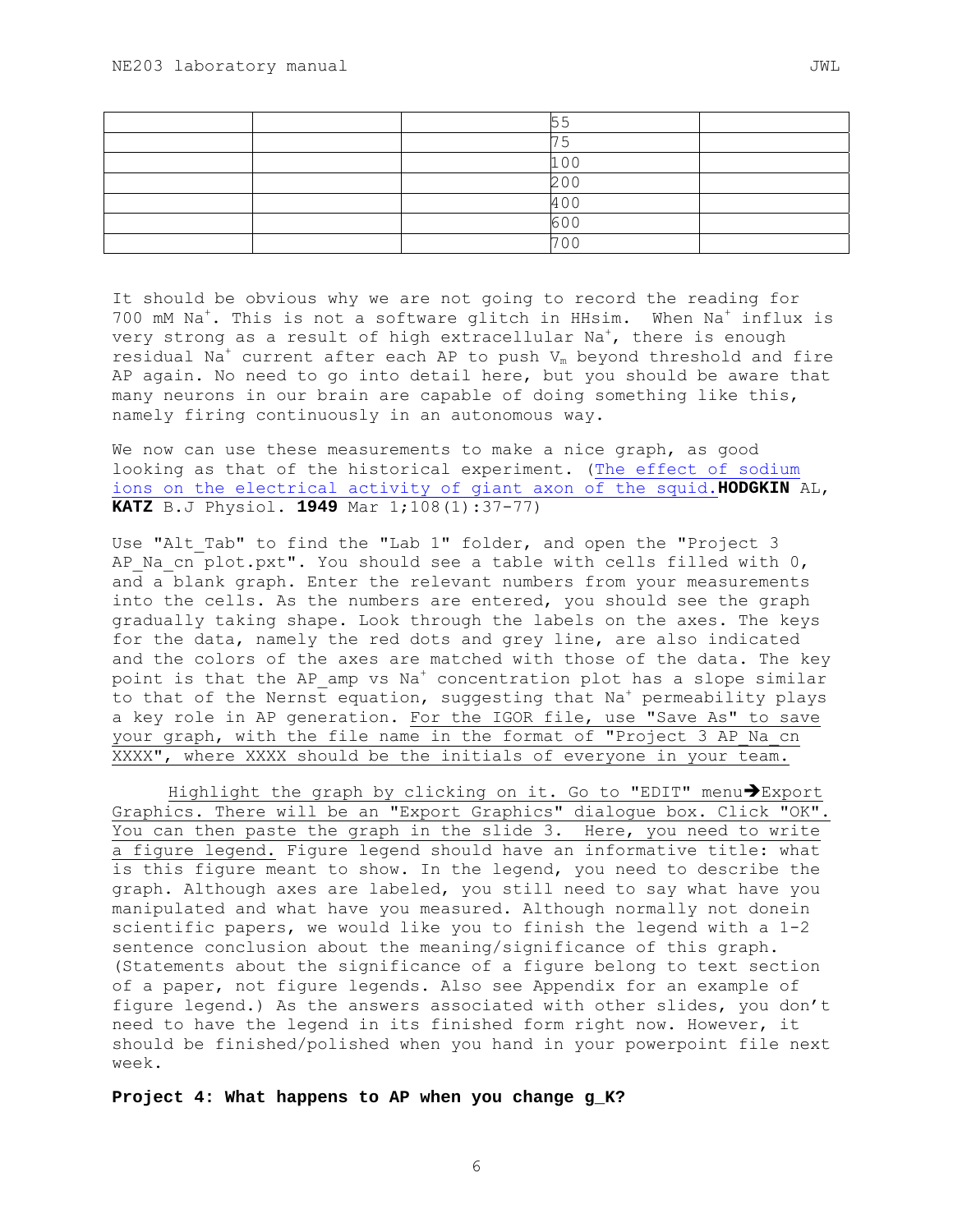The purpose of this project is to gain some insights to the importance of  $K^+$  channels. There are about 100 genes for  $K^+$  channels. This large number gives rise to great variety of K<sup>+</sup> channels. K<sup>+</sup> channels are often the key to determining the shape, amplitude, firing frequency and firing pattern of AP. We will look at only one specific aspect of K<sup>+</sup> channel function here, namely how g K values shape AP amplitude and duration.

(1) Go to the "Membrane" and "Stimulus Patterns" windows and click on the reset buttons.

(2) Make sure that the current step in Stim1 is 10nA.

(3) Click on the "Channels" tab near the top left corner, and the channels window should appear.

(4) Click on the "Details" button next to "Delayed Rectifier". (Delayed rectifier is the main K<sup>+</sup> channel in the squid giant axon. Naming a K<sup>+</sup> current Delayed Rectifier, a term originated from electric engineering, is a bit unfortunate. Hodgkin and Huxley built their own voltage clamp amplifiers, they must have been familiar with all concepts in electronics and electric engineering. This term is still

| Delayed Rectifier                           | $-1$ $-1$ $\times$ |
|---------------------------------------------|--------------------|
| Fig.3 Delayed Rectifier                     |                    |
| $g_{\text{max}}(\mu S)$ 36.0<br>lon<br>K+ C |                    |
| n:<br>exponent<br>k.<br>$\bullet$           |                    |
| alpha:<br>$Closed \rightarrow Open$         |                    |
| c * (V-th) / (1-exp((V-th)*s])              |                    |
| magnitude (c)<br>0.010                      |                    |
| threshold (th)<br>55,000                    |                    |
| slope (s)<br>$-0.100$                       |                    |
|                                             |                    |
| $Open \rightarrow Closed$<br>beta:          |                    |
| c * exp((V-th)*s)                           |                    |
| magnitude (c)<br>0.125                      |                    |
| threshold (th)<br>$-65,000$                 |                    |
| slope (s)<br>$-0.013$                       |                    |
|                                             |                    |
| alpha, beta<br>$\overline{\mathbf{c}}$      |                    |
|                                             |                    |
| $msac$ <sup>1</sup>                         |                    |
|                                             |                    |
| 0                                           |                    |
| $-50$<br>50<br>0<br>$\mathbf{v}_0$          |                    |
|                                             |                    |
| Reset<br>Hide                               |                    |

commonly used today, to intimidate students with bio and psy background.) You should see the "Delayed Rectifier" window (Fig.3). It is a complicated window but we will change only one parameter,  $g_{max}$ , which is indicated in Fig.3 by the arrow  $q_{max}$  represents the maximal conductance for the delayed rectifier and its value is proportional to the number of delayed rectifier K<sup>+</sup> channels available to this neuronnamely the larger the number, the more K<sup>+</sup> channels. You will test the effect of changing g<sub>max</sub>, according to the values in the table below, on AP amp and duration. (The default  $q_{max}$  is 36µS, reset button doesn't change this number.)

You know how to measure AP amp from "Project 3". What about measuring AP duration? It is somewhat arbitrary. We will use the AP width at -40 mV as its duration. To be able to place the cursor precisely, you will need to zoom in a bit. Click on the Zoom tab at the top of the simulator window. The cursor will turn into a little magnifying glass. Zoom in on the AP you want to measure at the level of -40 mV, then go back to the top of the window and click on the cursor tab in order to measure the times at which the red, AP lines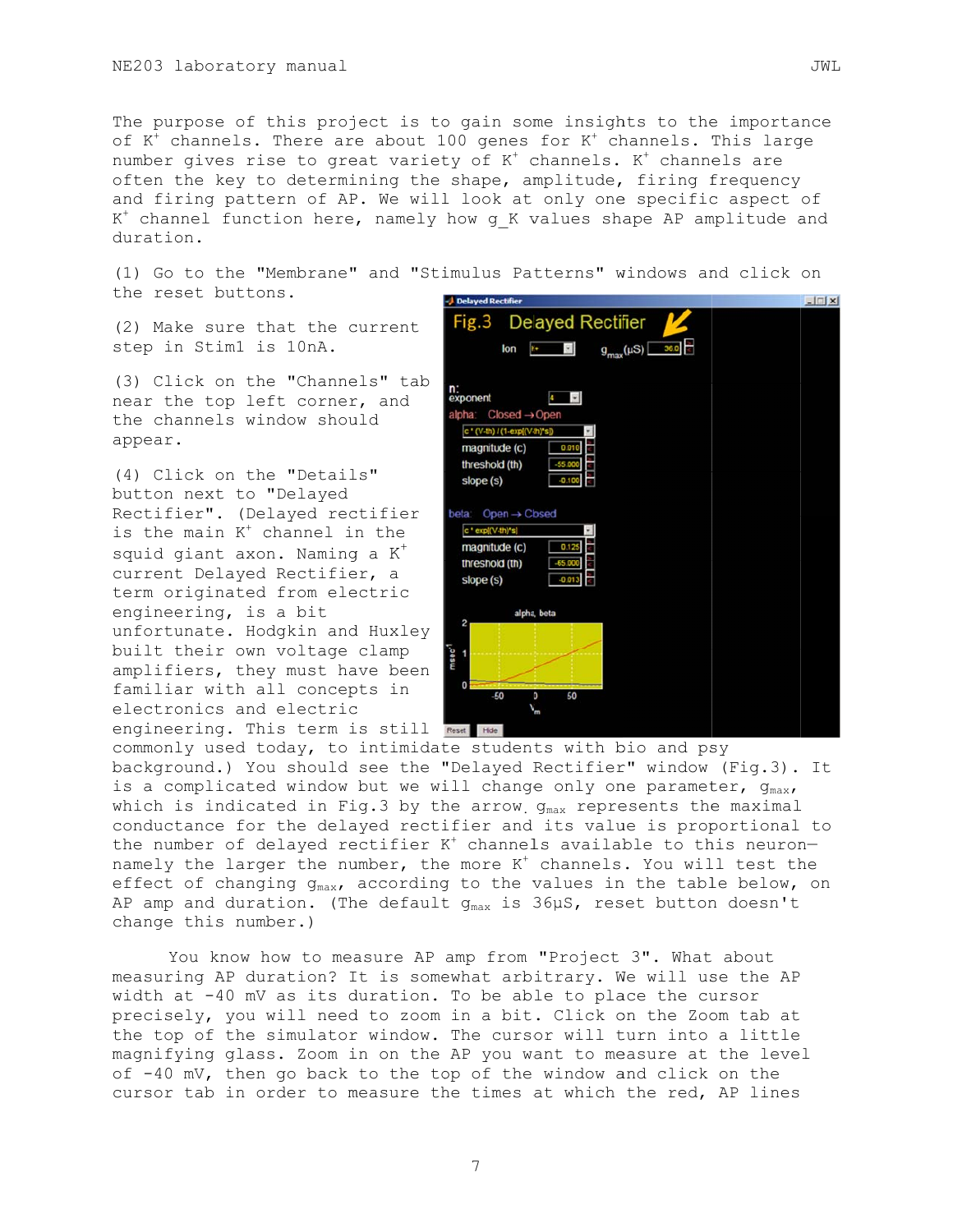cross -40 mV line. (Zooming in by 2 clicks should be enough. If you zoom in the wrong place, just right click, zoom out and try again.) You will now be able to measure the times at which the **rising** and **falling** phases of the AP cross the -40 mV line, by clicking on the red trace and placing the oval indicator there. The time corresponding to the pink oval is displayed in the black window to the right of the pink window you used to read voltage. (At this level of zoom, the oval cursor may not fall exactly on the point at which AP crosses the -40mV line. Don't get stressed, just get the cursor as close to the -40mV line as possible.) Write down the times at which the AP line crosses the -40 mV line. The difference between the two time points is the duration. Write down your duration in the table.

| uS'<br>$g_{\text{max}}$ | AP peak (mV) | $AP$ amp $(mV)$ | AP duration (ms) |
|-------------------------|--------------|-----------------|------------------|
| 33                      |              |                 |                  |
| 36                      |              |                 |                  |
| 40                      |              |                 |                  |
| 50                      |              |                 |                  |
| 60                      |              |                 |                  |
| 70                      |              |                 |                  |

Zoom out and measure AP amplitude. (Don't forget to take the difference between baseline and the peak to obtain AP amplitude.)

Bring up the "Lab 1" folder and open the "Project 4 g K variation plot.pxt" file. You can now enter the numbers you have just measured. Save the IGOR file and paste the graph in powerpoint slide 4 and write a figure legend for it.

Pay attention to the trend in AP duration and amplitude as the g\_K value is increased. In general, higher g K level results in lower AP amplitude and narrower AP duration. Explain why this is so in your presentation next week. Don't forget to add your explanation in the powerpoint file.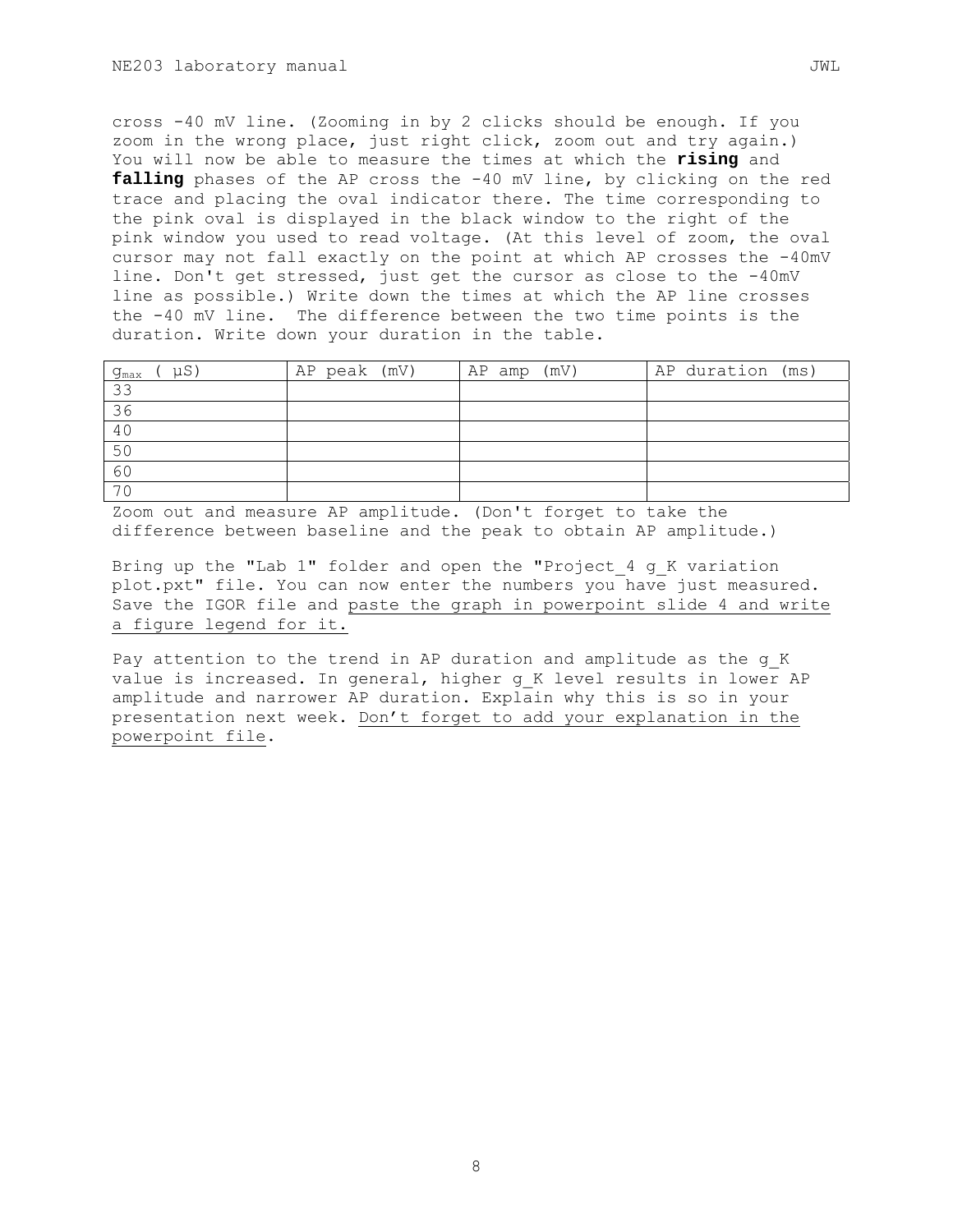There is another way to change voltage gated conductance, namely brugs using channel blockers.

(1) Reset the "Membrane", "Channels" and "Stimulus Patterns" windows.

(2) Click on the "Drug" tab in the simulator window. You should see a window labeled "Drugs" (Fig.4). We are going to ignore the cyan writing that invites you to click on the graph. (Click on Reset at the lower left corner if you have already clicked on the graph.) For the purpose of graphing, it is more convenient to define the level of blocking numerically. We will enter the percentage of Na<sup>+</sup> channel block by hand (Fig. 4 arrow). Let's start by increasing the level of block in 5% increments. Measure AP amp as before, you will also



need to measure g Na by placing the cursor on g Na trace, lower panel.

| % inhibition | (mV)<br>AP amp | g Na $(\mu S)$ |
|--------------|----------------|----------------|
|              |                |                |
|              |                |                |
| 10           |                |                |
| 25           |                |                |
| 30           |                |                |
| 40           |                |                |
| 50           |                |                |

Bring up the "Lab 1" folder and open the "Project 5 g Na block plot.pxt" file. You can now enter the numbers you have just measured. Don't forget to save your plot and paste the graph in slide 5, write a figure legend. Explain, in your own words, why the reduction in g Na results in reduced AP amplitude. Explain in your presentation next week and in the note window of slide 5.

It is somewhat surprising that AP can still be generated after 50% of the channels are blocked. This is not unrealistic. Most neurons in our brain have a lot more  $Na<sup>+</sup>$  channels than is necessary to fire AP, generally by a factor of 2-10. In neurophysiology terms, we say neurons have very high safety factor for generating AP.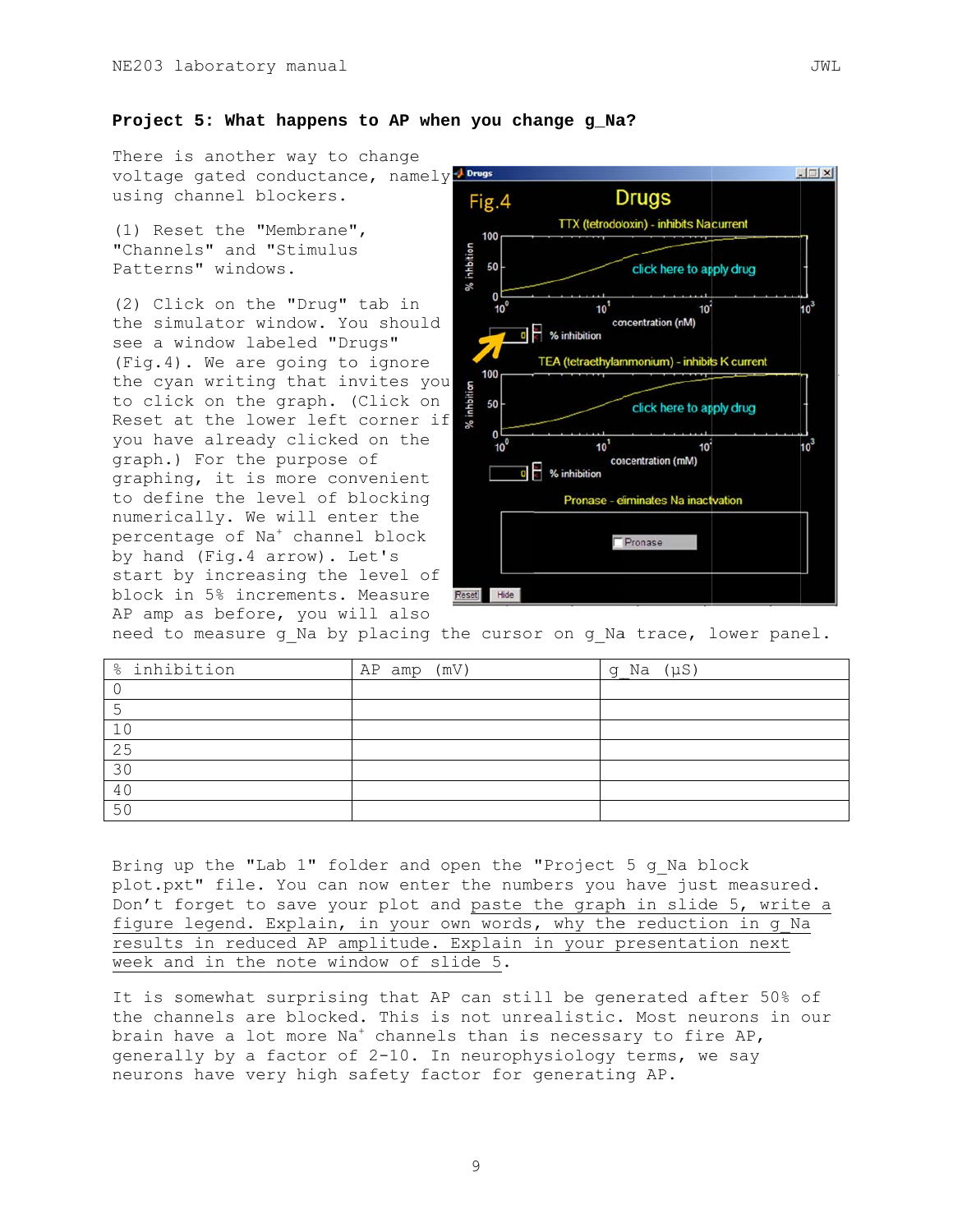#### $Lab.2$

In Lab. 1, we explored AP behavior by inspecting how AP amplitude and duration changed as we manipulated [Na<sup>+</sup>]<sub>out</sub>, g Na and g K. Experiments this week are designed to investigate mechanisms underlying AP in greater depth. We will start by using voltage clamp experiments to examine  $i_{Na}$  and  $i_{K}$  activated by voltage steps. We will then consider the directions of current flow by incorporating the core concept of Nernst equilibration with voltage clamp experiments. We will finally consider the behavior and significance of Na<sup>+</sup> channel inactivation.

#### Project 6: How to you analyze and present  $Na<sup>+</sup>$  and  $K<sup>+</sup>$  current recorded with voltage clamp?

(1) HHsim allows us either to inject current into an axon and record voltage responses (current clamp) or to perform voltage clamp and measure current. We can switch between these two modes with the tab at the lower right corner of the simulator window. Switch to Voltage Clamp now.

As a reminder, all projects in Lab. 1 were current clamp experiments where we manipulated current injection into an axon and observed membrane potential  $(V_m)$  and AP changes. In lab. 2, we will use both current clamp and voltage clamp techniques. Voltage clamp is a technique where we control  $V_m$  of a neuron and measure current flow through ion channels, while the voltage is maintained at a constant level.



purpose of illustration, our voltage step will be -40mV (b). There is no need to change time.

JWL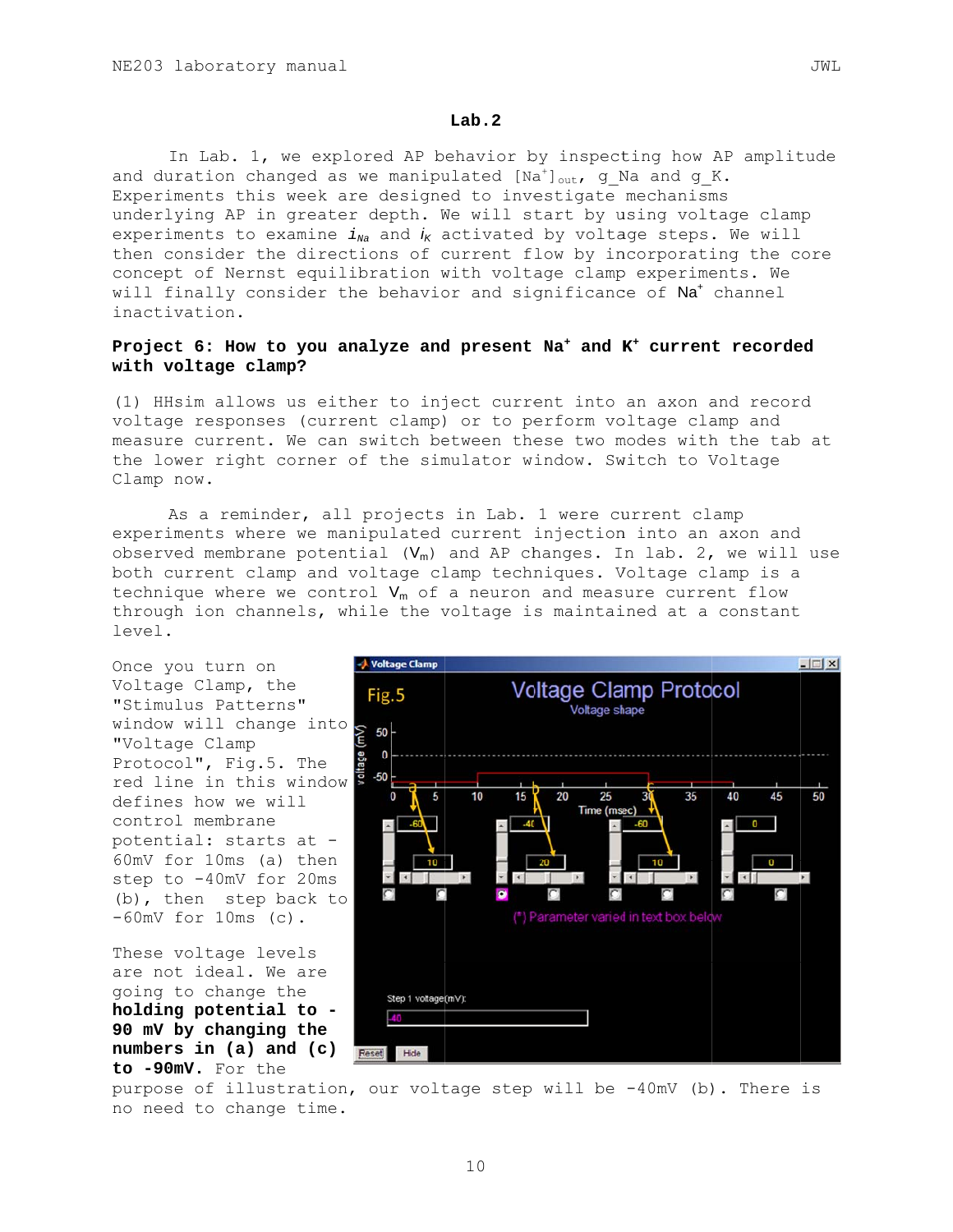(2) We want to keep things simple and analyze one current at a time. Go to the "Channels" window and uncheck "Fast sodium" so that we can analyze  $i_{K}$  in isolation.

(3) Click "Run" in the simulator window. (A reminder, use "Run" when you simulate voltage clamp but use "Stim1" when you perform current clamp, by injecting current and record  $V_m$  responses.)

The current in the upper window will look a bit odd. Don't worry about the details. We will focus on how to measure this current. In theory, we should use an approach similar to that for the measurement of AP amplitude, namely by taking the difference between the baseline (Fig.6a) and the maximal  $i_{K}$  amplitude (b). In the case of  $i_{K}$ , the maximal current is always at the end of the voltage step. However, since the baseline (a) is very near to zero, taking the reading from (b)



alone, without subtraction, should be good enough. Again, you should click on the part of the trace you want to measure, and take the reading from the pink box at the lower right. (Pay attention to the units in the current readout.) You need to run the voltage steps shown in the table below, by going back to the "Voltage Clamp Protocol" window and changing the number in the voltage step box (Fig.5b). (Don't change anything in the lower, time box.) Also note that the voltage you enter should be the absolute voltage, i.e. the voltage level where the steps jump to, not the height of the voltage step.

| $\frac{\text{Voltage (mV)}}{-80}$ | $i_{K}$ (nA) | $i_{Na}$ (nA) |
|-----------------------------------|--------------|---------------|
|                                   |              |               |
|                                   |              |               |
| $-60$<br>$-40$<br>$-20$           |              |               |
|                                   |              |               |
|                                   |              |               |
| 20                                |              |               |
| 40                                |              |               |

(4) After you finish all the voltage steps and measure the corresponding  $i_K$ . Go back to the "Channels" window. Check "Fast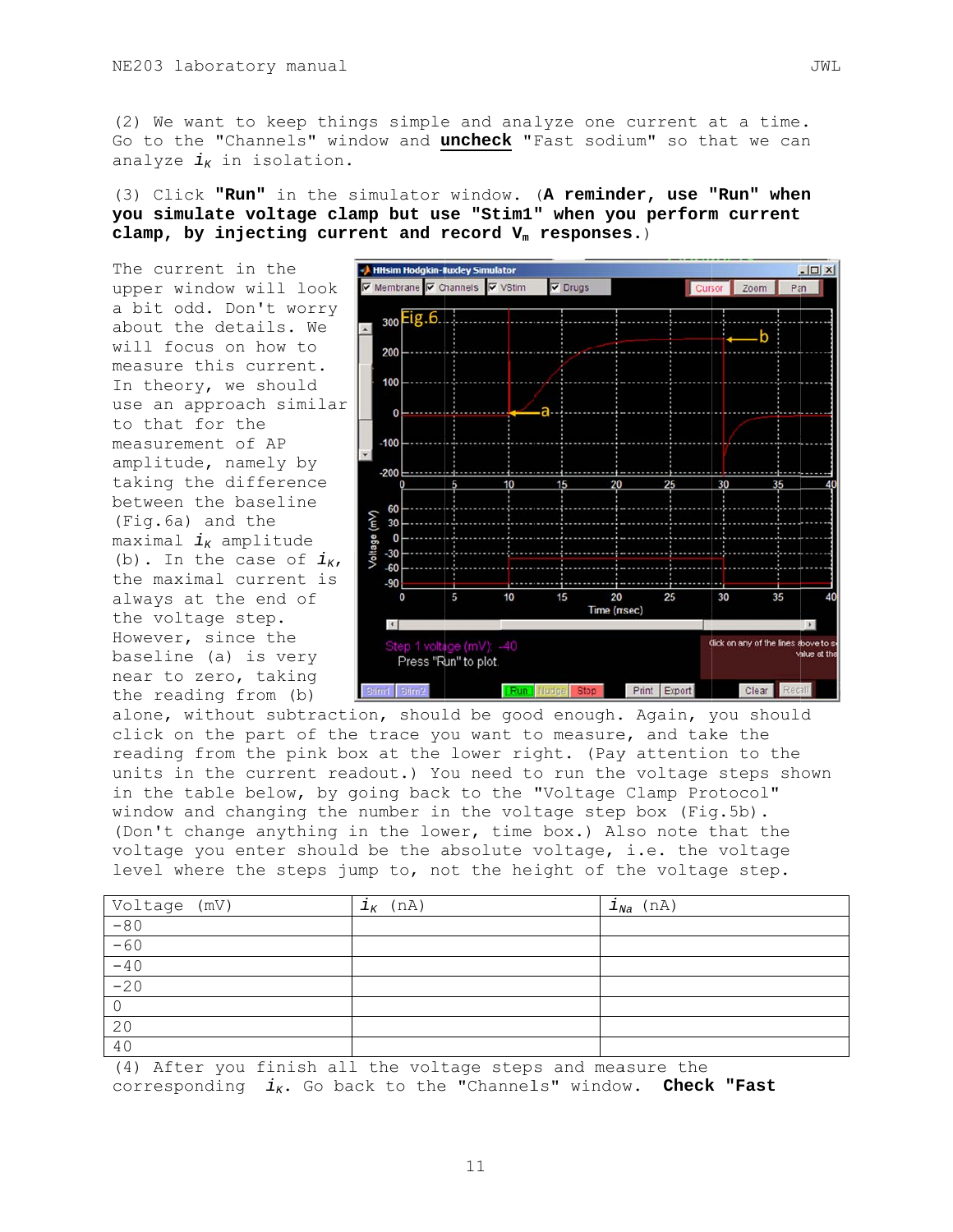**Sodium" and uncheck "Delayed Rectifier".** Use the same voltage steps to activate  $i_{Na}$  and fill in the column of  $i_{Na}$  in the table.

Note the signs on the current reading. Also note that  $i_{N_a}$  measurement should be taken from the minimal point of the current.

Switch to the "Lab 2" folder and open the "Project 6 I-V plot" file. You know the routine by now. Enter the numbers in the appropriate cells in the table, and you will get your beautiful I-V plot. Save your plot and export your plot to slide 1. Write a figure legend for this slide.

Compare your plot with Fig.3.3 in your textbook. Your  $i_K$  plot should be similar to the "late" line in Fig.3.3, while your  $i_{Na}$  line should be similar to the "Early" line. Hopefully, this exercise will have given you a better idea about what an I-V plot is. Construction of an I-V plot is a way to summarize the behavior of  $i_{Na}$  and  $i_{K}$  as the  $V_{m}$  is changed by voltage clamp. Since this is a survey course, we will not torture you about detailed reasons why the I-V curves of  $i_{N_a}$  and  $i_K$  look so different. However, it is educational to think about parameters that determine the direction of current flow with one small slice of the voltage clamp experiment.

## **Project 7: What does the concept of Nernst equilibration have to do**  with the direction of  $i_{Na}$  flow?

In the I-V plot you constructed for Project 6,  $i_{Na}$  was inward and negative going while  $i_K$  was outward and positive. The question we will address here is: what factors determine the directions of Na<sup>+</sup> or  $K^{\pm}$ flow? The answer hinges on the understanding of Nernst equilibrium. The voltage clamp experiment in this project is designed to help us think through this problem.

 Here, we are going to use one voltage step, -60mV to 0mV, to open Na<sup>+</sup> channels. However, the voltage step will be tested in three  $[Na^{+}]_{out}: 440, 50$  and 10 mM.

(1) Click "Reset" of the "voltage Clamp Protocol" window then change the voltage step from -60mV to 0mV (the upper box of Fig.5b).

## (2) **"Channels" window: make sure that "Fast Sodium" is checked and "Delay Rectifier" is unchecked.**

(3) "Membrane" window: click "Reset"

(4) "Simulator" window: Click "Clear" a few time. Click "Run".  $i_{Na}$ activated by the voltage step show appear.

(5) "Membrane" window: change Na<sup>+</sup>\_C<sub>out</sub> to 50mM. Head over to "Simulator" window: **Don't click the clear window this time. Just click "Run".** Blue  $i_{Na}$  and voltage traces should appear. (We want to overlay traces so we can compare them.)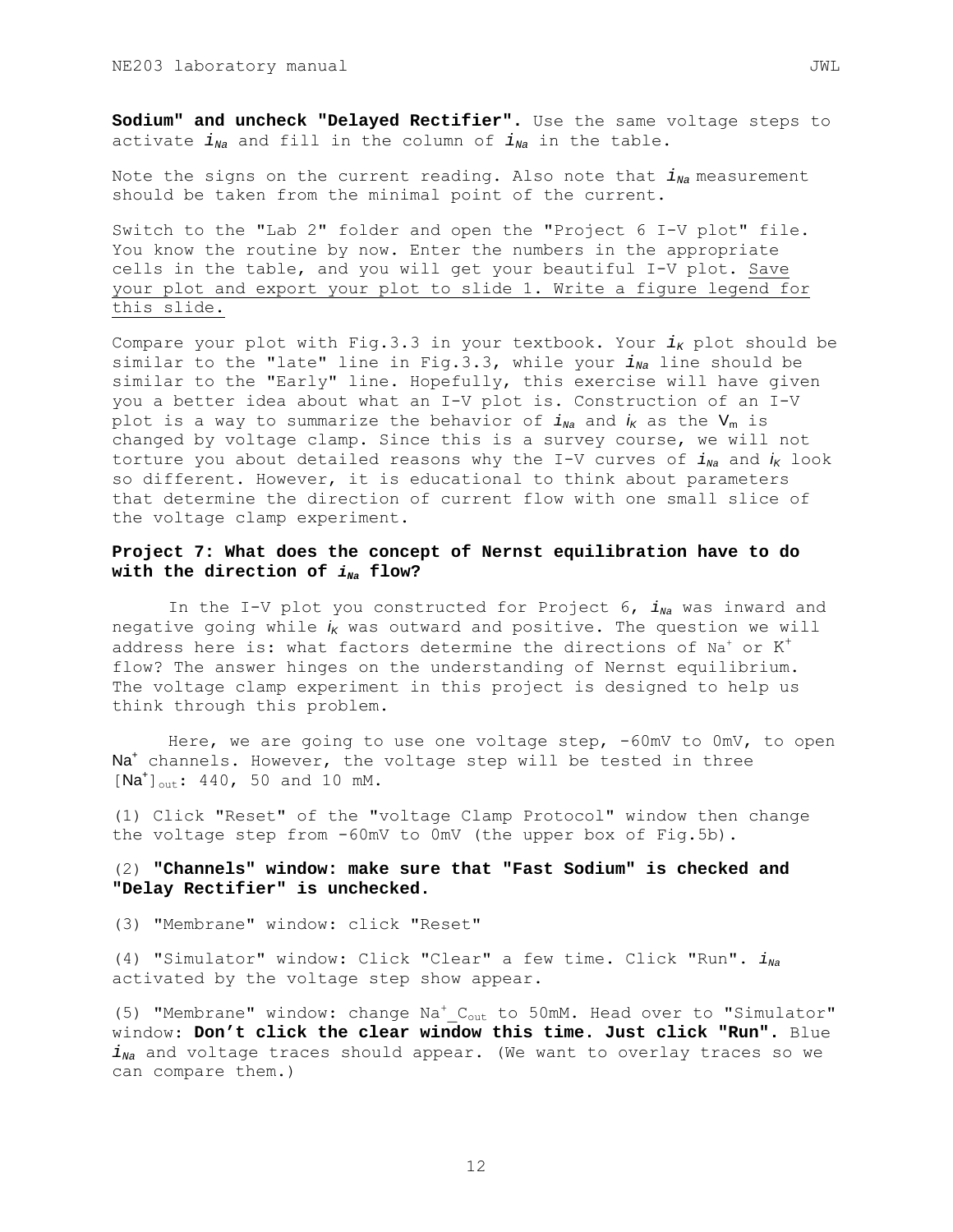(6) "Membrane" window: change Na<sup>+</sup>\_C<sub>out</sub> to 10mM. Head over to "Simulator" window: **Don't clink the clear window this time. Just click "Run".** Green  $i_{Na}$  and voltage traces should appear.

Inset the screenshot in slide 2.and write figure legend.

Of the three  $i_{Na}$  traces, the red is negative, blue is flat and green positive. Explain this observation in the note section of slide 2, following the figure legend.

Hint: Think about what we have changed,  $\mathtt{Na^+_{out}.}$ 

What happen to  $\mathtt{E_{Na}}$  as  $\mathtt{Na}^{+}\_\mathtt{Cut}$  was changed?

What happen to Na $^{\mathrm{+}}$  channel conductance change, due the voltage step to  $0$ mV, as  $\text{Na}^+$   $\text{C}_{\text{out}}$  was changed? (Note that  $\text{Na}^+$  channel conductance is mainly determined by depolarization and that we use the same voltage step for all of the three Na<sup>+</sup>\_C<sub>out</sub> values.)

What kind of force, electric or diffusional, is driving Na $^{\mathrm{+}}$  when Na $^{\mathrm{+}}$ channels open and Na<sup>+</sup> is allowed to pass through the channel pore?

Try to think through these questions for each Na<sup>+</sup> concentration.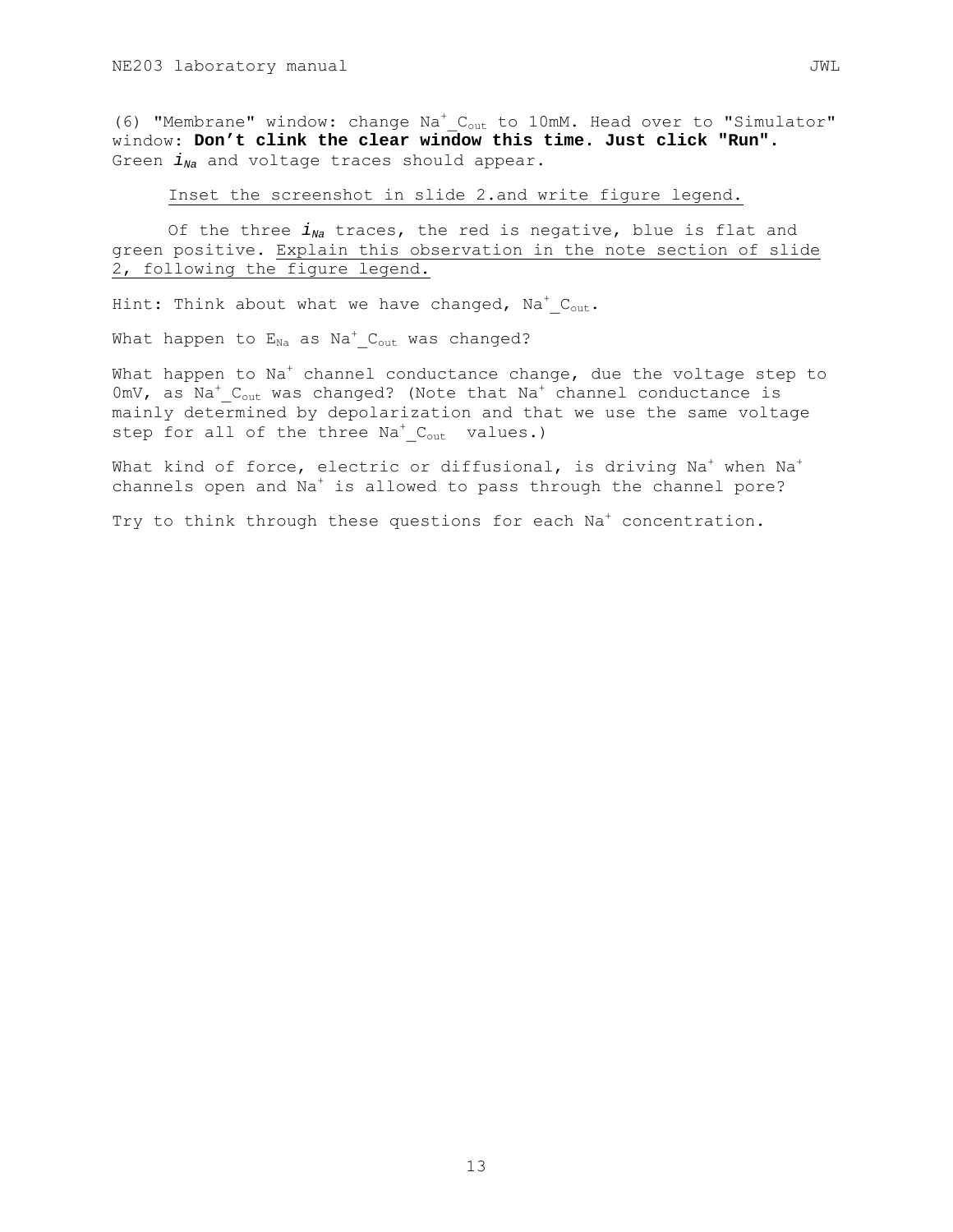# Project 8: How does Na<sup>+</sup> channel inactivation modify the ease/difficulty in AP initiation?

By now, we all have the expectation that when  $V_m$  is depolarized,  $Na<sup>+</sup>$  and  $K<sup>+</sup>$  channels will open. However, Na<sup>+</sup> channels have another layer of complexity, namely inactivation process. Figure 7A-D illustrates the four states a Na<sup>+</sup> channel can have. At a negative Vm, most channels are in close and not inactivated state (C&E). The rising phase of an AP is caused by inward  $Na<sup>+</sup>$  current after the channel pore open (A&E). However, even for a brief event such as an AP  $(\sim 1 \text{ ms in duration})$ , a significant fraction of Na<sup>+</sup> channels become inactivated and stop carrying Na+ influx on the falling phase (Fig.7B&E). After the AP is over and V<sub>m</sub> return to resting level, the channel pore will return to closed state (Fig.7D&E) and then the inactivation gate will disengage (Fig.7C&E). This inactivation process is extensively exploited by mother nature and can be found in many variants of Na<sup>+</sup>, K<sup>+</sup> and Ca<sup>++</sup> channels.



More interestingly, Na<sup>+</sup> channels can also "sneak" into inactivated state from closed state if resting  $V_m$  of a neuron is slightly depolarized for a long time (Fig.7F). For example, if the resting  $V_m$  of a neuron stays at -80mV, 90% of its channels will be in closed and not inactivated stage (Fig.7F). (The remaining 10% will be in closed and inactivated state (Fig.7F).) Under this condition, 90% of the Na<sup>+</sup> channels will open and carry current when the neuron is stimulated. In contrast, if the same neuron shifts its resting  $V_m$  to -55 mV, only 50% of its Na<sup>+</sup> channels will be available-namely in closed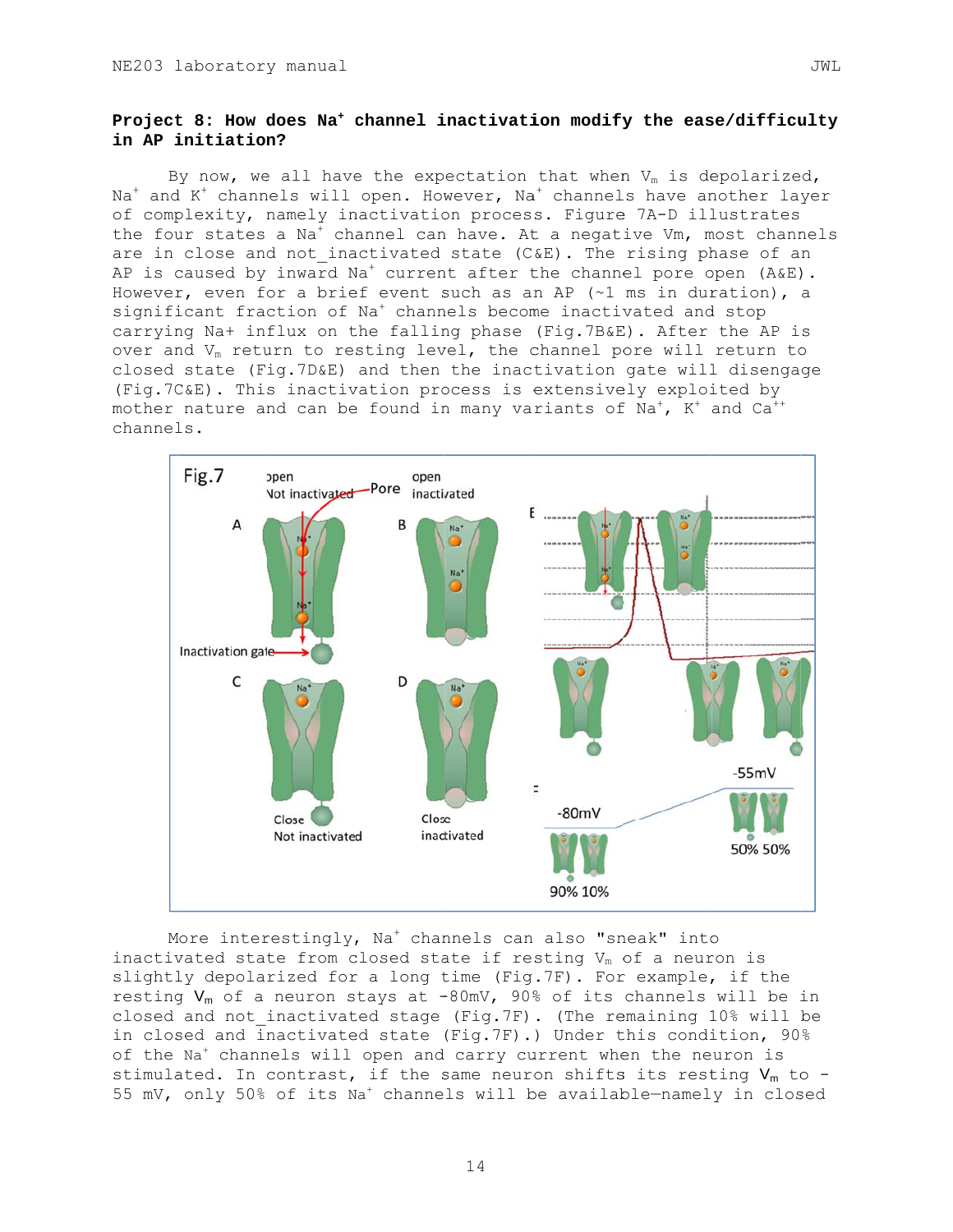and not inactivated state-while the remaining channels are not available because they are inactivated already (Fig.7F). (Note that those "closed and inactivated" channels cannot contribute to AP because their channels pores are "plugged" by the inactivation gate even though depolarization could open the pore.) Thus, it would be more difficult to fire AP when this neuron has a more depolarized  $V_m$ . In fact, many neurons in our brain can subtly adjust their resting  $V_m$ and shift the fraction of Na<sup>+</sup>,  $K^+$  or even Ca<sup>2+</sup> channels between closednot inactivated and close-inactivated states. You can then imagine that depending on the type of inactivating channels a neuron has, depolarizing resting  $V_m$  could reduce excitability if  $Na<sup>+</sup>$  channels is the main channel type inactivated by depolarized  $V_m$ .

(1) Switch back to "Voltage Recording" in the simulation window. Reset parameters in the following windows and then close them: "Drugs", "Membrane" and "Channels". (Make sure that both "Fast Sodium" and "Delayed Rectifier" are checked. Reset the "Stimulus Patterns" window.

(2) We are going to change resting  $V_m$  **J Stimul** for 50ms and see how this change in V<sub>m</sub> alters AP amplitude. Refer to Fig.8 to set up this protocol. Set the conditioning current to 1.2nA (a) and the duration to 50ms (b). Set the next time window to Oms (c). Finally, set the 2<sup>nd</sup> current step to 6nA (d) and 1ms (e). The 50ms period before the stimulus (d and e) current step is called the conditioning step. Use the current steps listed in the table below to see how these conditioning current steps affect resting V<sub>m</sub> and AP amplitude. (Don't forget to do the following: Near the bottom of the simulator window, there is a yellow window with a menu button to its right. Select g Na (µS). In the green window to the right, select q K  $(\mu S)$  and select "blank" in the cyan window.)



Note: resting  $V_m$  should be measured right before the 2<sup>nd</sup>, 6nA, current is delivered, at ~50ms point. We want to measure  $V_m$  that has been modified/conditioned by the 50ms conditioning current steps. (Note that the conditioning current here is used to modify resting  $V_m$  for 50ms. Although only 50ms, it is already enough to significantly alter AP amplitude because it is long enough to engage inactivation process and shift some channels from the closed-not inactivated state to the cloased inactivated state (Fig.7F). Many neurotransmitters in our brain can modulate resting  $V_m$  over the time scale of minute to hours. During this period, neuronal excitability will be altered because the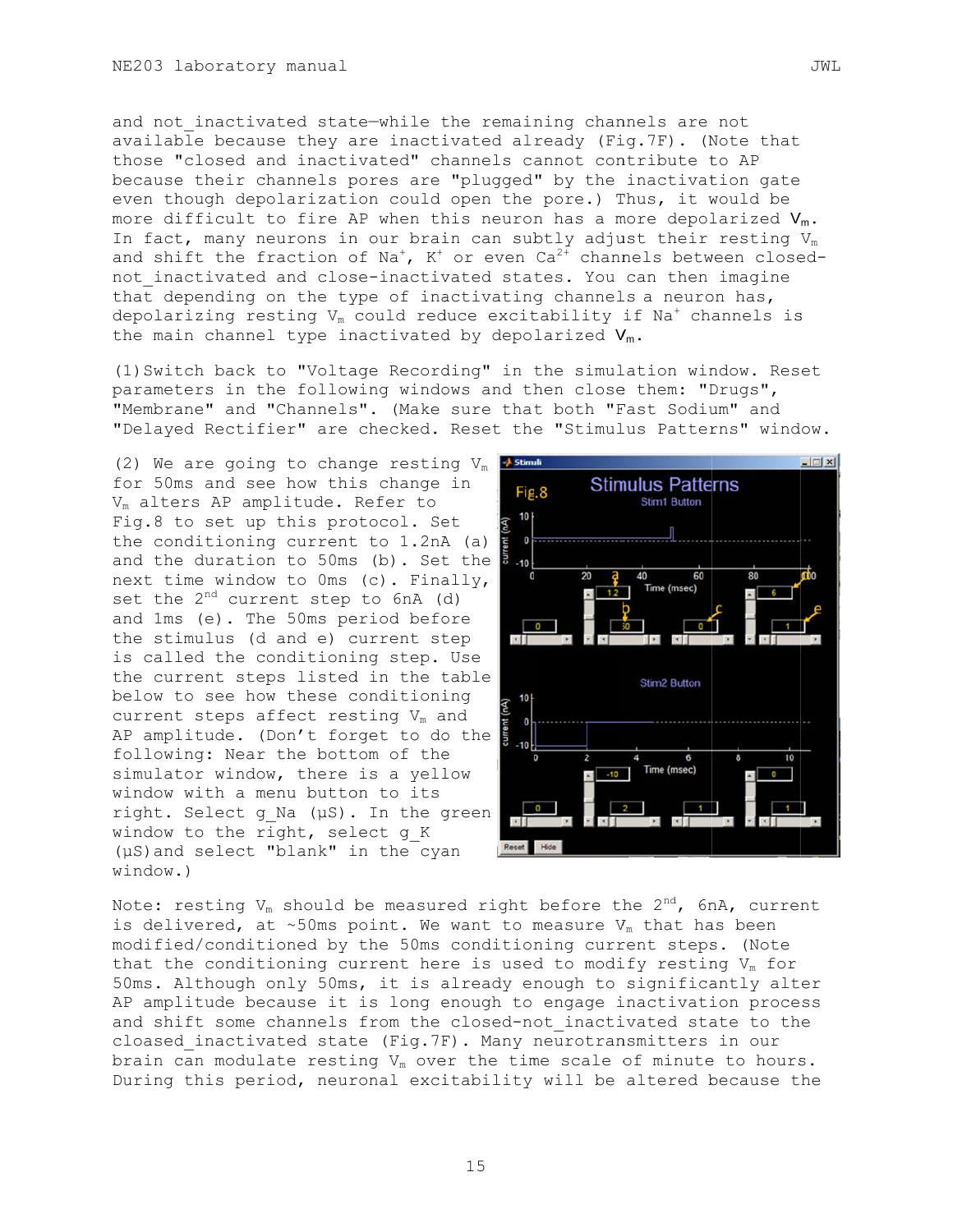balance between closed-not inactivated state and closed inactivated state of channels will be shifted.)

| Conditioning current | Resting Vm (mV) | AP amplitude (mV) |
|----------------------|-----------------|-------------------|
| (nA)                 |                 |                   |
| 1.2                  |                 |                   |
|                      |                 |                   |
|                      |                 |                   |
|                      |                 |                   |
| $-2$                 |                 |                   |
| $-5$                 |                 |                   |
| $-10$                |                 |                   |



Don't forget the routine of clicking on the clear buttons etc. Open "Project 8 Inactivation.pxt" to plot these measurements (Table 0: I cond, AP amp). Leave the plotting file open, since there is a  $2^{\overline{nd}}$  part to this project.

The second part of this project is to observe inactivation with voltage clamp (switch the mode from "Voltage Recording" to "Voltage Clamp"). Since we are going to look at  $i_{Na}$  alone, open the "Channels" window, and unclick "Delayed Rectifier" to turn  $i_K$  off.

Set the parameters in the "Voltage Clamp Protocol" window exactly as indicated in Fig.9. The main parameter we are going to change systematically is the value in "a". This value sets the level of voltage for the 40ms (b) conditioning pulse. We will then measure  $i_{Na}$ amplitude activated by a 5ms depolarizing step to 0mV (Fig.9 c and d). Also set numbers in boxes e, f, q and h as indicated in Fig.9.

Note: Since we are interested in how the conditioning pulses at different  $V_m$  may affect  $i_{Na}$  by an inactivation process, we need to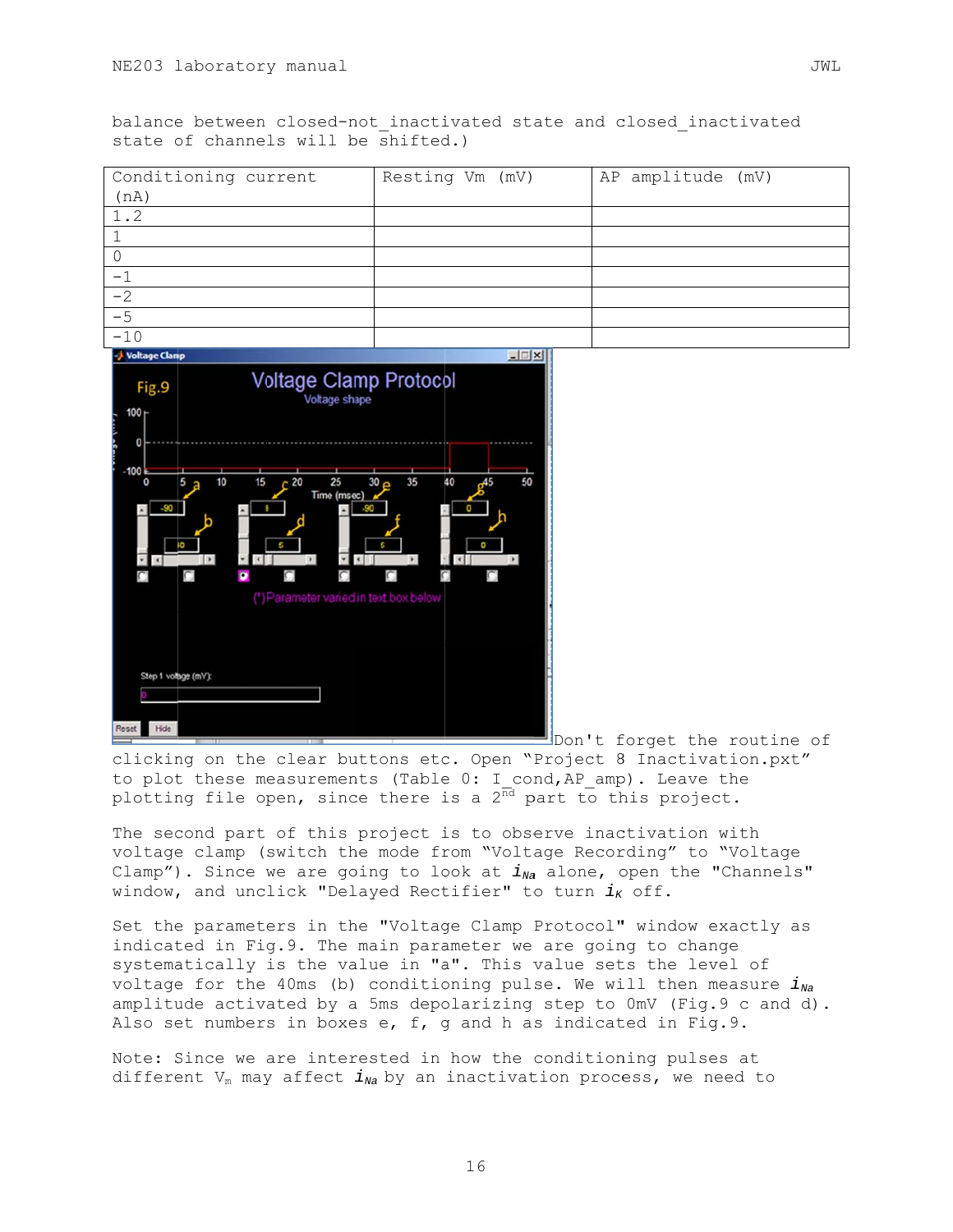monitor  $i_{Na}$  using a constant voltage step, namely the 5ms step to 0mV defined by c and d in Fig.9.

Also note that we need to measure  $i_{Na}$  amplitude by taking the difference between baseline and peak  $i_{Na}$ , namely between a and b in Fig.10 because baseline  $i_{Na}$  may not be zero.



Type in the values Tablel: V cond, I Na. Export both plots to slide 3. Write a figure legend for each.

What is the significance of inactivation?

Look at the  $i_{Na}$  vs conditioning voltage plot and consider the fact that a normal neuron has a resting membrane potential range of between  $-50$  to  $-70$ mV: such a neuron can dial its available Na<sup>+</sup> channels down to <20%, at -50mV, or dial upward to ~70% of maximal  $i_{Na}$  at -70 mV. In other words, as this neuron shifts its resting  $V_m$ , which in turn requlates the percentage of Na<sup>+</sup> channels inactivated, its ability to fire AP (called "excitability") can be finely controlled by regulating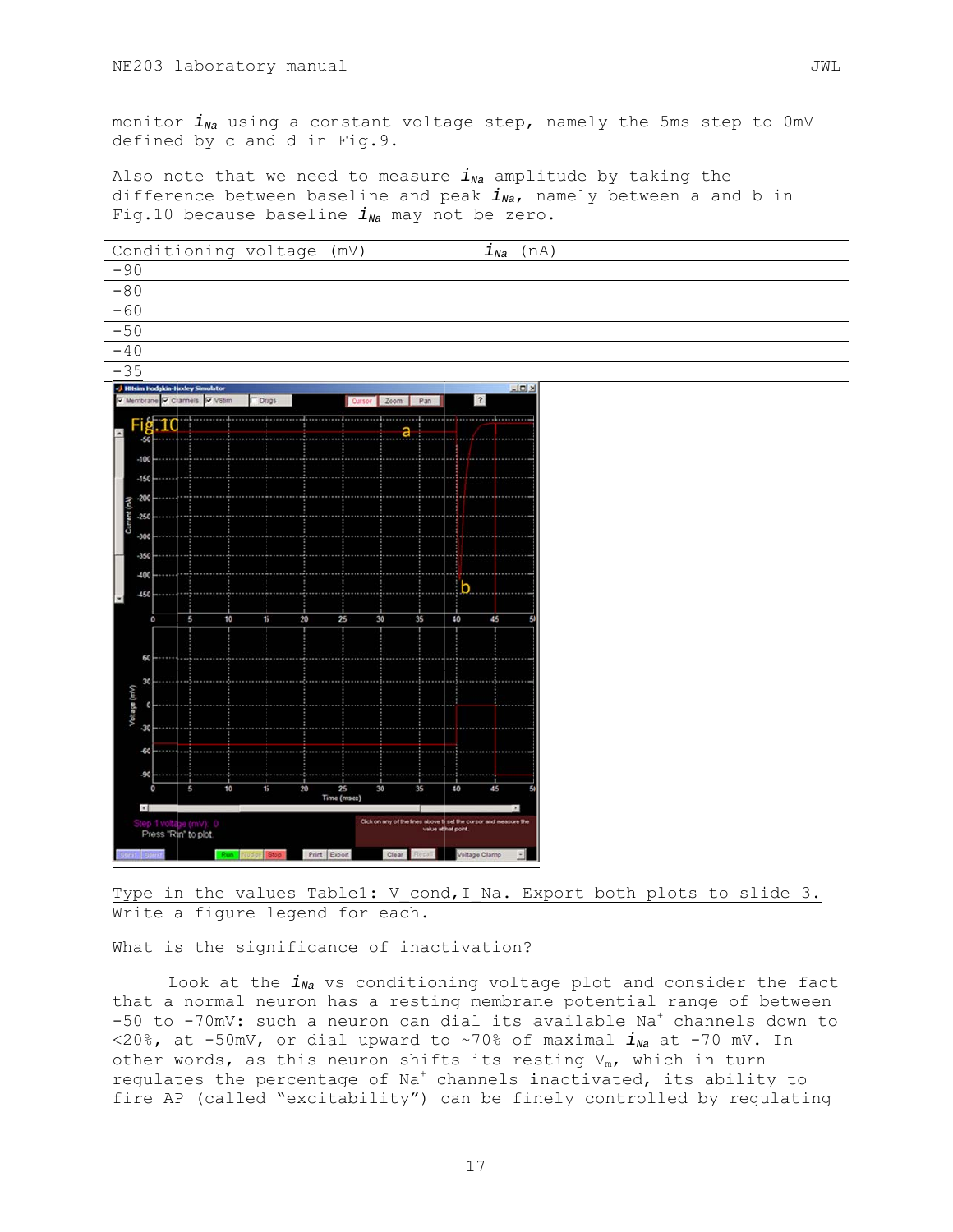the fraction of Na<sup>+</sup> channels available for opening and generating AP. (Not to belabor the point, but Na<sup>+</sup> channels that are not inactivated are the ones that can carry current and generate AP.)

\*\*\*Don't forget to go back to the Answers file and answer the last part of Project 2 on the role of inactivation in relative refractory period.

Consider and discuss these questions:

1. Are there more Na<sup>+</sup> channels in closed-inactivated state when the second stimulus was delivered than the moment right before the first stimulus? Why?

2. Can you then explain the reason why the threshold for firing the second AP is higher than that of the first AP on the basis of Na<sup>+</sup> channel inactivation?

3. If we wait for a long time before delivering the second stimulus, say 500 ms instead of 5 ms as we did in Project 2, there threshold for firing the second AP will be the same as that of the first AP. Can you explain this observation?